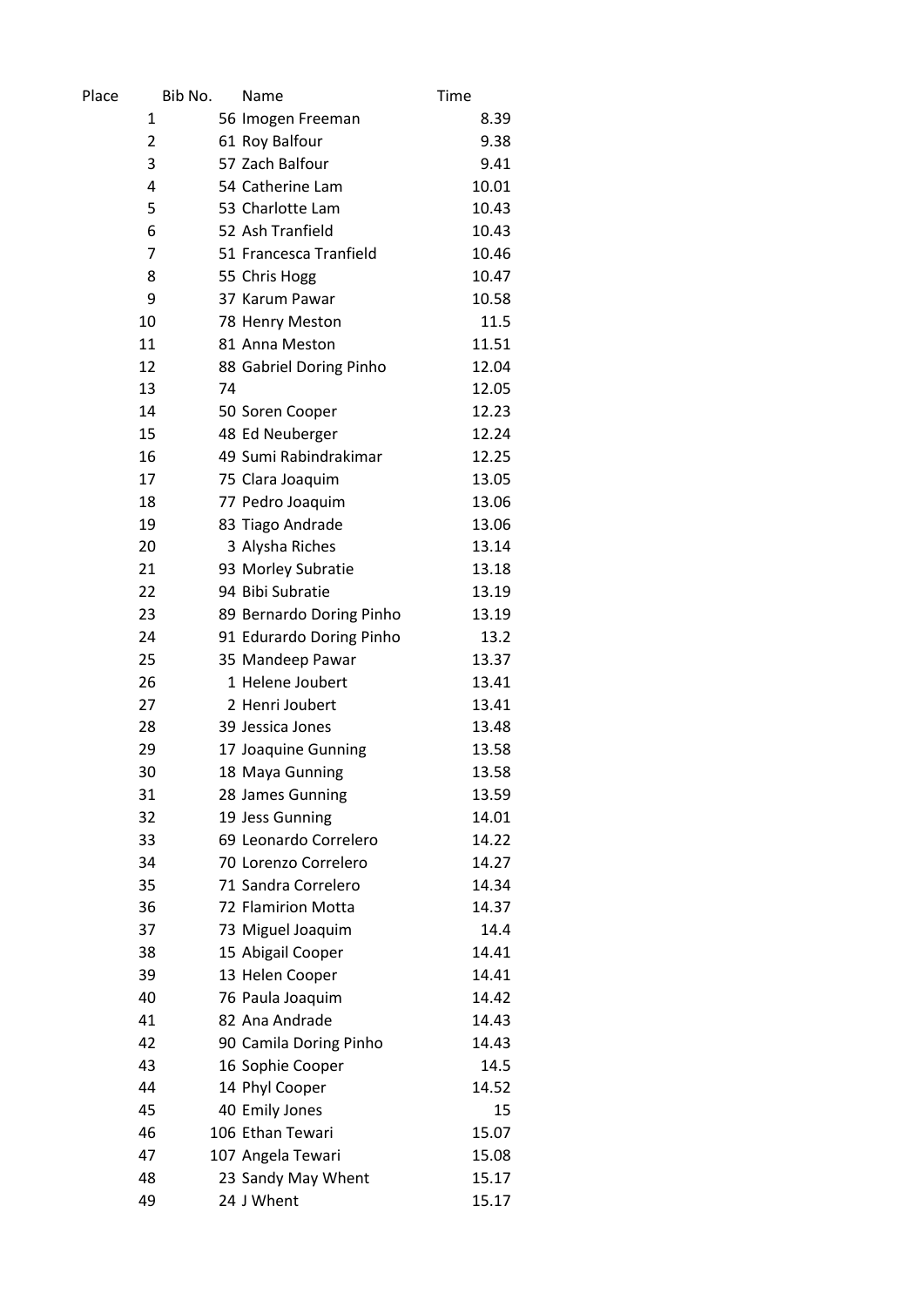| 50       |     | 62 Emily Zamora                           | 15.54          |
|----------|-----|-------------------------------------------|----------------|
| 51       |     | 64 Samir Marin                            | 15.58          |
| 52       |     | 63 Scarlett Zamora                        | 15.59          |
| 53       |     | 103 Nisaide Higuita                       | 15.59          |
| 54       |     | 105 Gauton Higuita                        | 16             |
| 55       |     | 104 Alice Higuita                         | 16.01          |
| 56       | 38  |                                           | 16.01          |
| 57       | 36  |                                           | 16.02          |
| 58       |     | 44 Charlotte Ratnam                       | 16.1           |
| 59       |     | 45 Kinga Ratnam                           | 16.13          |
| 60       |     | 33 Baljinder Dhaliwal                     | 16.15          |
| 61       | 59  |                                           | 16.15          |
| 62       |     | 79 Alex Meston                            | 16.31          |
| 63       |     | 100 Dominic Rupd                          | 16.33          |
| 64       |     | 99 Susannah Reed                          | 16.54          |
| 65       |     | 68 Lorlota Rollings                       | 16.55          |
| 66       |     | 65 Oliver Rollings                        | 16.55          |
| 67       | 0   |                                           | 16.58          |
| 68       | 111 |                                           | 16.59          |
| 69       |     | 102 Ruben Hummerstone                     | 17.02          |
| 70       |     | 101 Rebekah Hummerstone                   | 17.03          |
| 71       | 31  |                                           | 17.55          |
| 72       |     | 95 Ojahme Subratie                        | 17.57          |
| 73       |     | 92 Tiffany Subratie                       | 17.57          |
| 74       |     | 41 Jenny Jones                            | 18.19          |
| 75       |     | 42 Annabel Jones                          | 18.19          |
| 76       |     | 34 Ranjit Virk                            | 18.34          |
| 77       |     | 60 Sarah Balfour                          | 18.35          |
| 78       |     | 58 Ethan Balfour                          | 18.35          |
| 79       |     | 47 Rosie Wells                            | 18.44          |
| 80       |     | 46 Bobby Wells                            | 18.45          |
|          |     |                                           |                |
| 81<br>82 |     | 12 Nicola O'Doherty                       | 19.08<br>19.08 |
|          |     | 11 Kieran O'Doherty<br>20 Louisa McCarron |                |
| 83       |     |                                           | 19.16          |
| 84       |     | 21 Amber Sunderland                       | 19.17          |
| 85       |     | 22 Stephen Sunderland                     | 19.21          |
| 86       |     | 9 Cian O'doherty                          | 19.33          |
| 87       |     | 10 Neve O'Doherty                         | 19.34          |
| 88       |     | 6 Sandra Haines                           | 20.45          |
| 89       |     | 7 Finlay Haines                           | 20.45          |
| 90       |     | 8 Dylan Haines                            | 20.45          |
| 91       |     | 5 Greg Haines                             | 20.46          |
| 92       |     | 66 Felicity Rollings                      | 21.39          |
| 93       |     | 67 Chris Rollings                         | 21.4           |
| 94       |     | 32 Kinza Szukala Nowak                    | 22.29          |
| 95       |     | 30 Chris Szukala Nowak                    | 22.29          |
| 96       |     | 29 Ilona Szukala Nowak                    | 22.3           |
| 97       | 68  |                                           | 23.11          |
| 98       |     | 25 Kjake Whent                            | 23.12          |
| 99       |     | 26 Yvonne Whent                           | 23.2           |